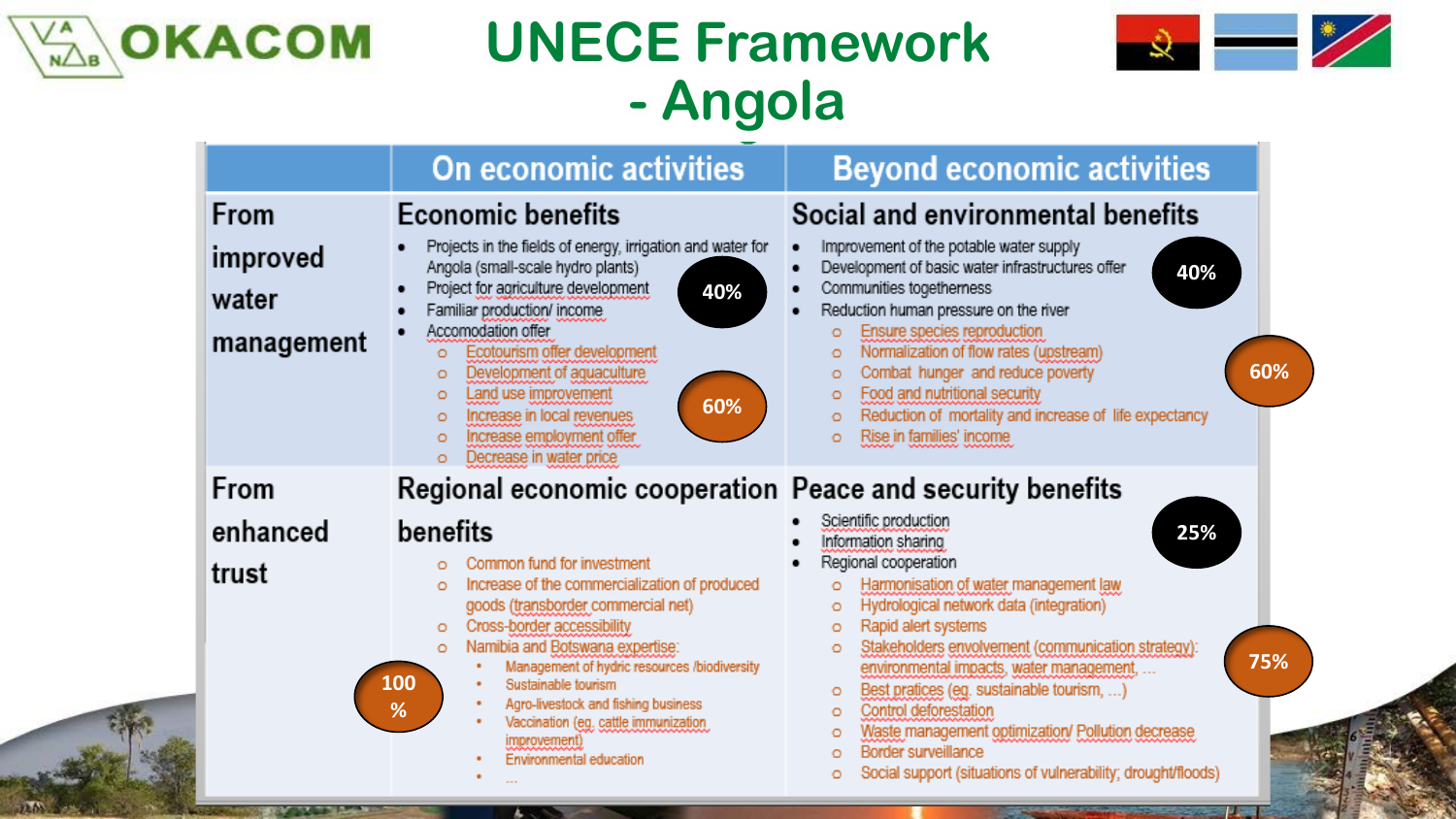

**On economic activities | Beyond economic activities** 



#### **From**

#### **improved**

#### **water**

**management**

# **Economic benefits**

- Projects in the fields of energy, irrigation and water for Angola (small-scale hydro plants) – national plans
- Project for agriculture development national plans
- Familiar production/ income
- Accomodation offer
	- o Ecotourism offer development
	- o Development of aquaculture
	- o Land use improvement
	- o Increase in local revenues
	- o Increase employment offer
	- o Decrease in water price

### **Social and environmental benefits**

- Improvement of the potable water supply
- Development of basic water infrastructures offer
- Communities togetherness
- Reduction human pressure on the river
	- Ensure species reproduction
	- o Normalization of flow rates (upstream)
	- o Combat hunger and reduce poverty
	- o Food and nutritional security
	- o Reduction of mortality and increase of life expectancy
	- Rise in families' income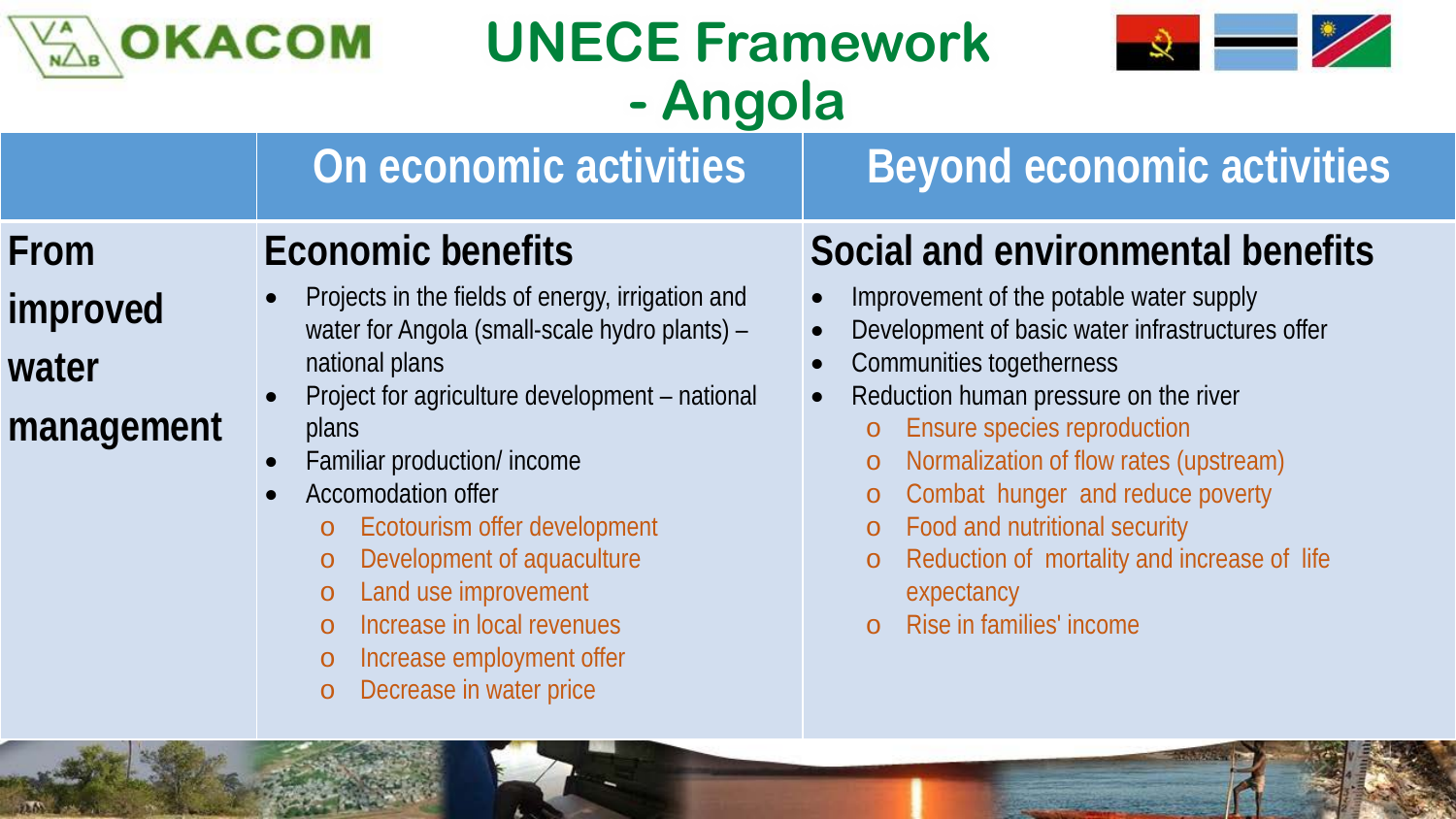



### **From enhanced trust**

### **Regional economic cooperation Peace and security benefits**

**On economic activities | Beyond economic activities** 

#### **benefits**

- o Common fund for investment
- o Increase of the commercialization of produced goods (transborder commercial net)
- o Cross-border accessibility
- o Namibia and Botswana expertise:
	- Management of hydric resources /biodiversity
	- Sustainable tourism
	- Agro-livestock and fishing business
	- Vaccination (eg. cattle immunization improvement)
	- Environmental education

 $\bullet$   $\ldots$ 

- Scientific production
- Information sharing
- Regional cooperation
	- o Harmonisation of water management law
	- o Hydrological network data (integration)
	- o Rapid alert systems
	- Stakeholders envolvement (communication strategy): environmental impacts, water management, …
	- o Best pratices (eg. sustainable tourism, …)
	- o Control deforestation
	- o Waste management optimization/ Pollution decrease
	- o Border surveillance
	- o Social support (situations of vulnerability; drought/floods)